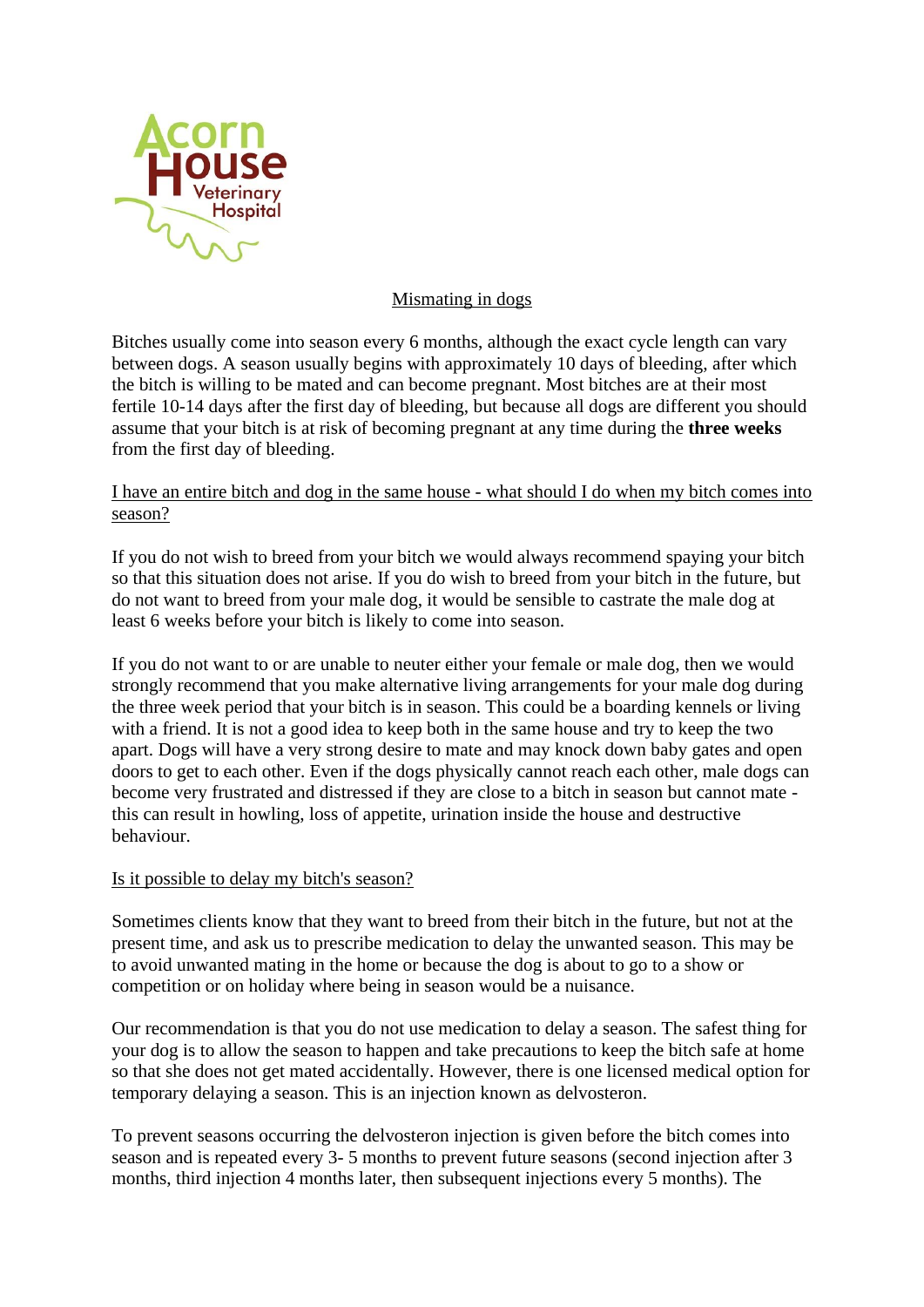injection takes around 5 days to work so needs to be given well before the season starts, (or can be given right at the start of a season as long as the bitch is kept isolated from male dogs for a week after the injection).

The disadvantages to using delvosteron are:

1. There is no guarantee that it will be successful, especially if there is any confusion regarding dates and timings. This could result in a false sense of security and an unwanted mating.

2. There is a risk of a womb infection developing after the injection, and this would be lifethreatening and require urgent spaying and medical treatment to cure.

3. The product is not used often and the practice does not keep it in stock. This means that it has to be ordered in specially for individual patients. It usually takes 1-2 working days to order in a product and because the bottle has to be discarded after opening, we have to charge the whole bottle to the client even if only a small amount is required for an individual patient. The bottle of medication and vet administration costs around £180 (price correct as of November 2019).

4. It cannot be predicted when the seasons will come back once the injection is discontinued.

## My bitch has been mated accidentally, what should I do now?

Sometimes, despite everyone's best efforts, an unwanted mating will occur. The options are as follows:

1. Allow the pregnancy to go ahead - if the client is not unhappy about the prospect of puppies, the bitch is healthy enough for pregnancy and raising pups and it is expected that the puppies will be easy to find homes for.

2. Spay the bitch. If the client does not want to breed from the bitch in the future we would recommend an ultrasound scan 21 days after the unwanted mating. If an early pregnancy is confirmed, the bitch can be spayed at this point which will prevent progression of the pregnancy and prevent future pregnancy. It is a slightly bigger surgery to spay a dog that is in the early stages or pregnancy but this approach can guarantee that the pregnancy cannot continue and will prevent accidents in the future.

If the ultrasound scan is negative at 21 days we would repeat the scan a week later to make sure it really was negative and spaying could be arranged at the usual time of 3 months after the season if desired. A vet appointment and scan costs around £100 and spaying a bitch costs between £233 and £385 depending on size. Keyhole surgery is not an option when the bitch is pregnant.

3. Hormonal injections to prevent or terminate unwanted pregnancy. A course of two injections, 24 hours apart can be given. This can be given at any time after the unwanted mating, up to 45 days after mating. It is more effective and less unpleasant for the dog when it is given within 21 days of mating. Possible side effects of the injection include vaginal discharge or passing of fetuses, depression, reduced appetite and swollen mammary tissue. Because the injections must be given 24 hours apart, we do not start the course on a Saturday.